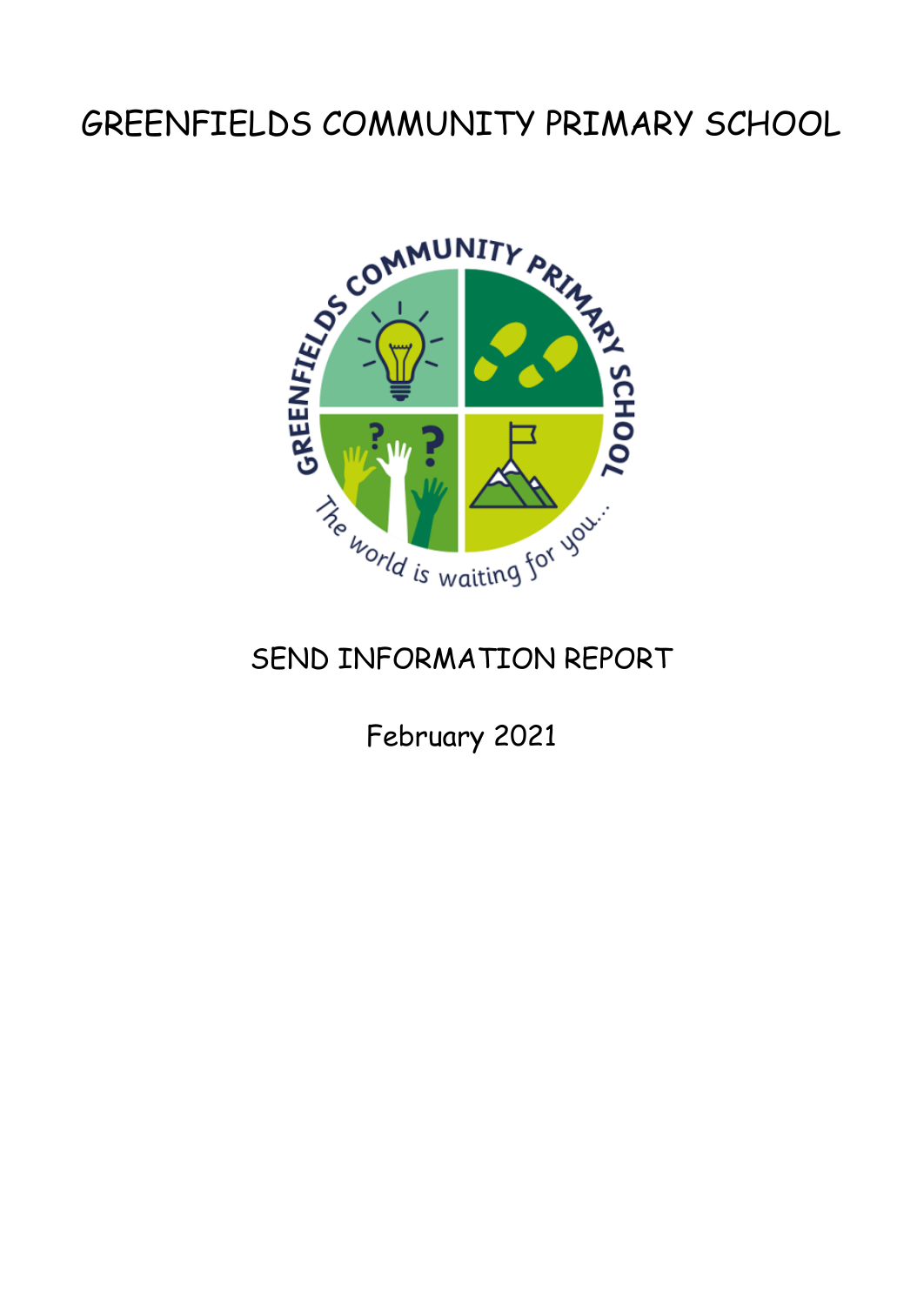# **CONTENTS**

- 1. Welcome
- 2. Useful abbreviations and glossary
- 3. What is SEND provision like at Greenfields Primary School?
- 4. Our area 'Local Offers'
- 5. What it means to be a child with SEND at Greenfields Primary School
- 6. Greenfields SEN Flowchart
- 7. Putting faces to names
- 8. About our staff
- 9. Staff training
- 10. Progress tracking
- 11. Transition
- 12. School entitlement offer to pupils with special educational needs or disabilities
- 13. Support available for families
- 14. Further Information
- 15. Contact us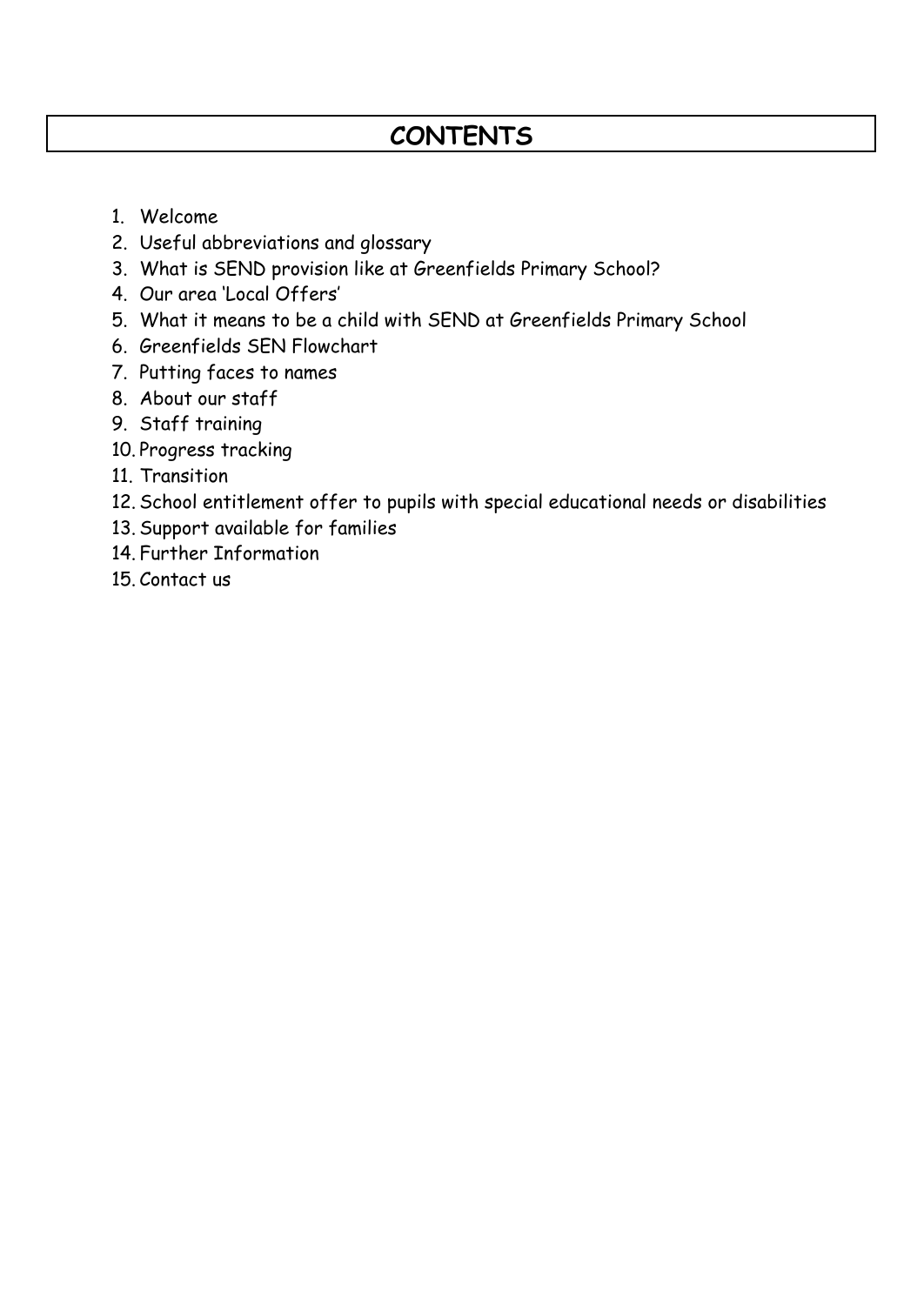

Welcome to Greenfields Community Primary School Special Educational Needs Information Report. We hope that you find this report useful in understanding how we as a school can support you and your child whilst they are with us.

At Greenfields, we are committed to providing the best possible education for all children and we want to work in close partnership with parents, carers to provide happy, safe and inspirational learning experiences. At the end of the academic year 2018-2019 Greenfields were awarded the Inclusion Quality Mark, which credits us as a school who is highly inclusive in all aspects. As a result of this assessment, we were asked to become a School of Excellence for Inclusion, which means we will support other schools in making them an inclusive place to learn.

# **SCHOOL VALUES STATEMENT**

This school values statement expresses the shared beliefs of our school community and sets out the core purpose of our school:

At the heart of our behaviour policy is the belief that all children at Greenfields are important and valued and that they all have a right to be educated in a safe, calm and purposeful environment. Everyone has the right to feel happy and safe whatever their age, ability, gender, race, religion or sexual orientation.

Our school values statement confirms our commitment:

- ~ AMAZED stay curious and follow your dreams... never lose your sense of wonder
- ~ BRAVE confront your fears and take a chance... mistakes are the best lessons
- ~ ORIGINAL never stop asking questions... seek out the answers
- ~ BOLD you are capable of changing a situation... become the explorer of tomorrow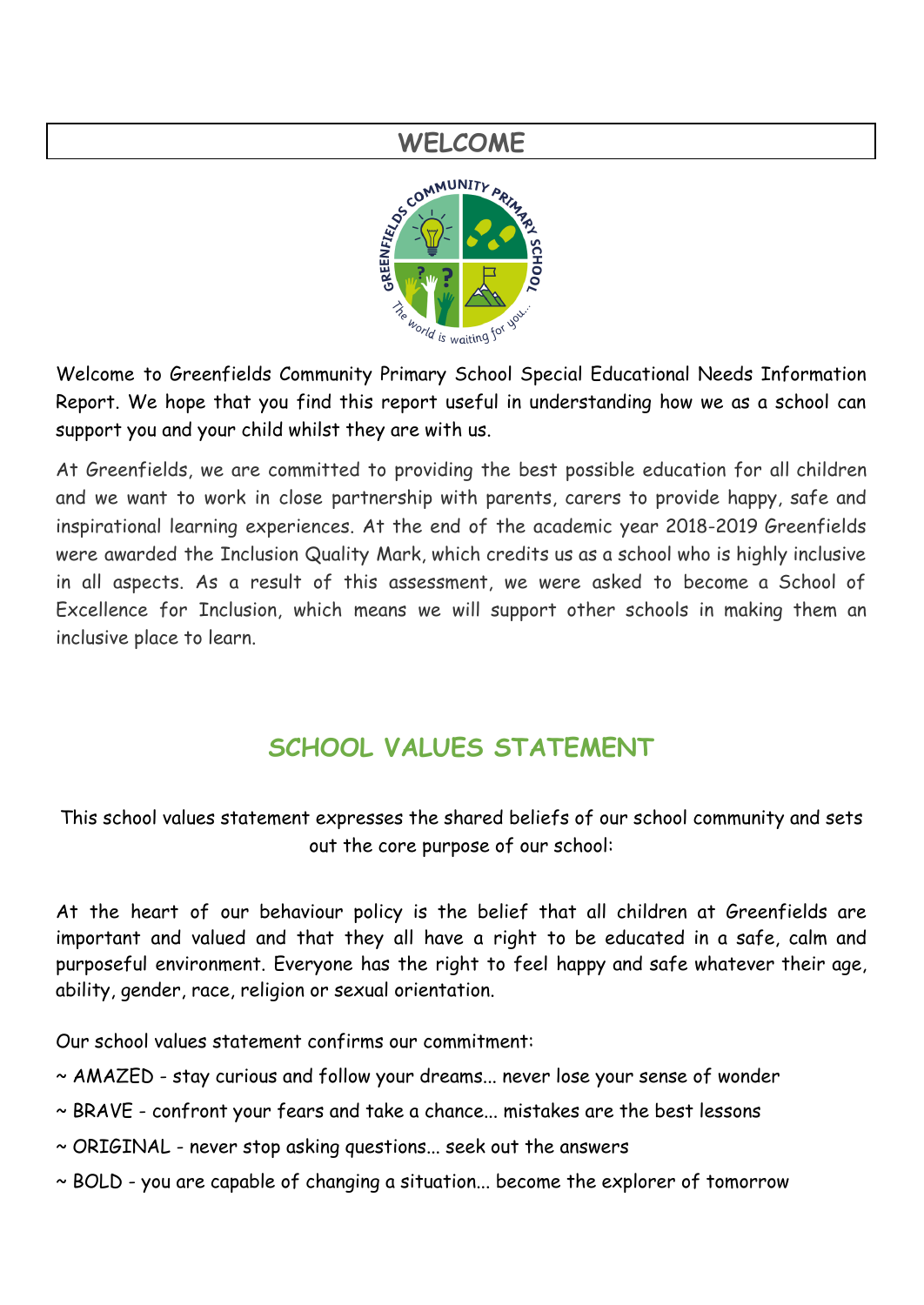# **Useful abbreviations and glossary**

At Greenfields it is important to us that you feel at ease when discussing the needs of your child as we value the contribution both parents and school can make to maximise their progress. We understand that often there is a lot of jargon associated with special education that can make the information you are given as parents confusing. Please see the information below as a guide to frequently used terms and abbreviations.

| <b>SEND</b>   | Special Educational Needs and or Disabilities                                                                                                                                                                                                                                                                                                            |
|---------------|----------------------------------------------------------------------------------------------------------------------------------------------------------------------------------------------------------------------------------------------------------------------------------------------------------------------------------------------------------|
| <b>SENDco</b> | Special Educational Needs and or Disabilities Coordinator in school - a<br>qualified teacher in school who coordinates the provision for children on the SEND<br>register.                                                                                                                                                                               |
| SEND register | The list made by the school that details the children in the school that require additional<br>support. Children can be added or removed from the list as required.                                                                                                                                                                                      |
| IEP/ILP       | Individual Education Plan - a plan written by the school to support the individual<br>needs of your child.                                                                                                                                                                                                                                               |
| Provision Map | A document that is used before the stage of an IEP. If the SENDco or class teacher have<br>concerns about the progress of a child in one of the four main areas of SEND need then a<br>child will be put on a provision map to monitor and review their progress. This document will<br>support any possible outside agency involvement.                 |
| <b>IPP</b>    | Individual Progress Plan - a plan written by school with new strategies/approaches<br>(short term intervention/support targeted, consistent with clear focus on desired<br>outcome).                                                                                                                                                                     |
| <b>TA</b>     | Teaching assistant - staff who assist the teachers to meet the needs of the children<br>in school.                                                                                                                                                                                                                                                       |
| LA            | Local Authority - Greenfields is situated in North Tyneside. However, the LA that<br>supports your child could be Newcastle or Northumberland as some support services use<br>your home postcode as a point of reference.                                                                                                                                |
| <b>KS</b>     | Key stage - This is the year group your child is in. EYFS includes pre-school, Nursery and<br>Reception. KS1 includes Y1 and Y2. KS2 includes Y3, Y4, Y5, Y6. For transition purposes, if<br>your child is moving to a High School, this begins at KS3. If your child is moving to a middle<br>school this includes both KS2 and KS3.                    |
| EP            | Educational Psychologist - a referral made by school to look at the overall learning<br>needs of your child. This can include all aspects of school including social, sensory and<br>memory retention.                                                                                                                                                   |
| SaLT          | Speech and Language Therapist - a specialist NHS professional that supports<br>speech and language. Referrals can come from both school and your GP/Health Visitor.                                                                                                                                                                                      |
| LCT           | Language and Communication Team - a referral made by school to a specialist<br>commissioned service that supports language development and children with social<br>communication difficulties, including Autism.                                                                                                                                         |
| <b>CAMHS</b>  | Child, Adolescent Mental Health Service - a referral made by your GP to a<br>specialist service that looks at all aspects of mental health. If your GP is situated in North<br>Tyneside you can be referred to CAMHS. If your GP/home postcode is in Newcastle or<br>Northumberland you would be referred to CYPS- (Children and Young People Services). |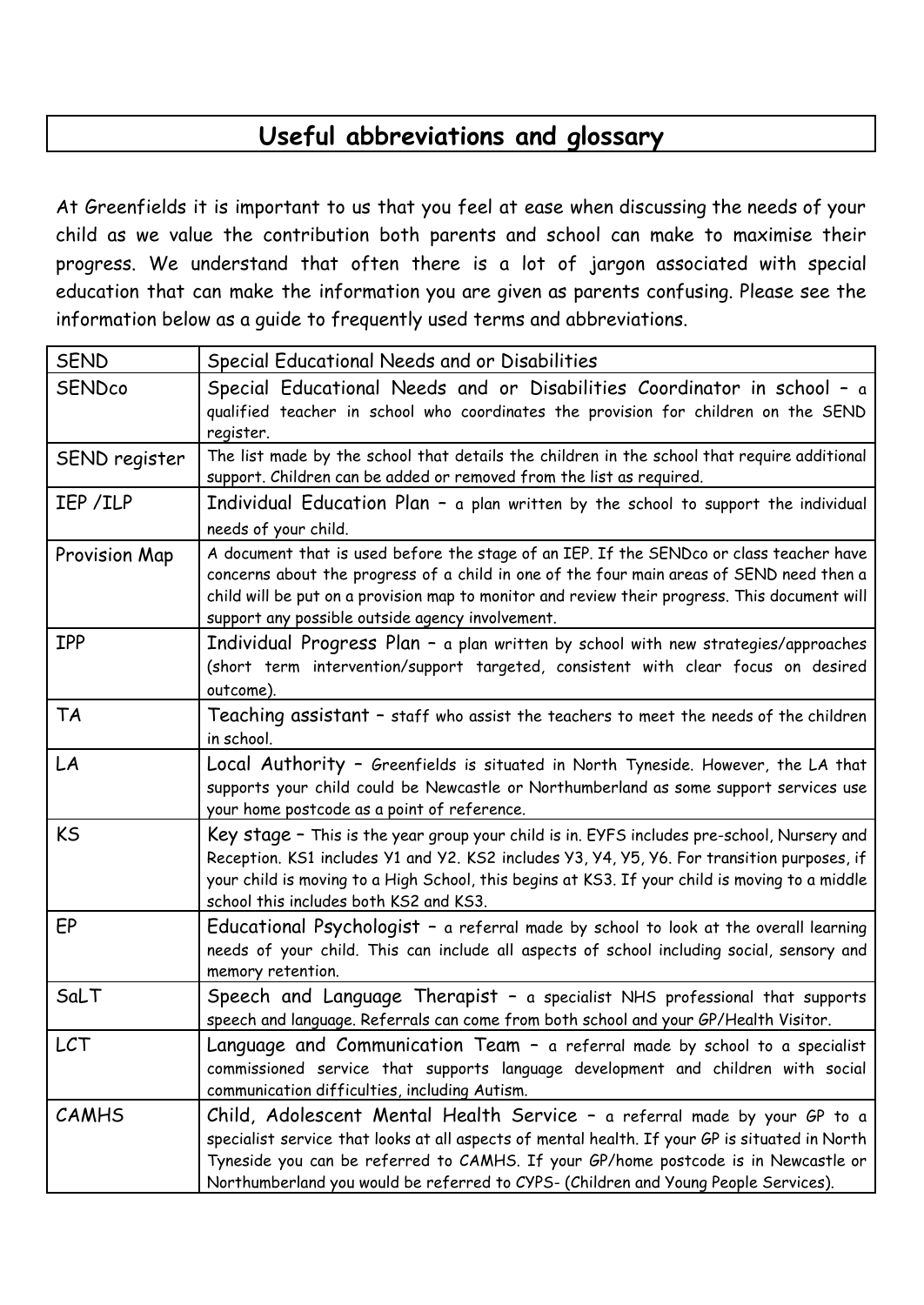| <b>ASD</b>            | Austic Spectrum Disorder - the name for a range of similar conditions, including<br>Asperger syndrome that affect a person's social interaction, communication, interests and<br>behaviour.                                                                                                                                                                                                                                      |
|-----------------------|----------------------------------------------------------------------------------------------------------------------------------------------------------------------------------------------------------------------------------------------------------------------------------------------------------------------------------------------------------------------------------------------------------------------------------|
| <b>ADHD</b>           | Attention Deficit Disorder - a behavioural disorder that includes symptoms such as<br>inattentiveness, hyperactivity and impulsiveness.                                                                                                                                                                                                                                                                                          |
| <b>OT</b>             | Occupational Therapist - a specialist NHS professional that supports with physical<br>development and functional tasks. Referrals can come from both school and your<br>GP/Health Visitor.                                                                                                                                                                                                                                       |
| EHA                   | Early Help Assessment - a plan that is chaired by professionals to identify support<br>that a family needs. It looks at what is locally available in the area you live in. Once an EHA<br>is in place, you would have TAF (Team Around the Family) meetings to review the progress<br>made against the plan.                                                                                                                     |
| <b>TAF</b>            | Team Around the Family - this follows an EHA and its aim is to bring together<br>different agencies into one meeting where there are concerns about a child or a family.<br>The purpose of this is to support the family in the areas they need support in.                                                                                                                                                                      |
| <b>EHCP</b>           | Education Healthcare Plan - a legal contract made between the Local Authority<br>where you live, according to your postcode and parents. It is drawn up when a child has<br>more complex needs.                                                                                                                                                                                                                                  |
| <b>Annual Review</b>  | The review of an EHC plan which the local authority must make as a minimum every 12<br>months.                                                                                                                                                                                                                                                                                                                                   |
| <b>Early Review</b>   | The early review of an EHC plan that can be called to assess the support the EHC plan is<br>giving a child. If an early review is held, this is usually at 6 months, however<br>parents/carers and/or schools can call an early review as early as is deemed necessary.                                                                                                                                                          |
| <b>AEN</b>            | Additional Educational Needs - AEN panel is made up by professionals from the<br>Local Authority to assess the needs of a child and whether they should be assessed for an<br>EHCP.                                                                                                                                                                                                                                              |
| COP                   | Code of Practice - The statutory guidance produced by the Government for schools,<br>childcare organisations which work with and support children and young people who have<br>special educational needs or disabilities                                                                                                                                                                                                         |
| <b>DCC</b>            | Dene Communication Centre - A specialist, short - term intervention made by a<br>Speech and Language Therapist when a child is Nursery age. It is an 8 week block<br>placement that supports communication and language development.                                                                                                                                                                                             |
| Assessment<br>Nursery | North Tyneside has two Assessment Nurseries based at Woodlawn School and Benton<br>Dene School. They are applied for by school through the AEN panel. Children of nursery<br>age are assessed for an EHCP.                                                                                                                                                                                                                       |
| <b>LEAPS</b>          | Applications are made by school to a panel to support children in pre-school or nursery.<br>The support provided to school is detailed in hours.                                                                                                                                                                                                                                                                                 |
| <b>SARS</b>           | Statutory Assessment Review Service -the team in the Local authority that<br>supports schools in EHCP review meetings.                                                                                                                                                                                                                                                                                                           |
| <b>SENDIASS</b>       | Special Educational Needs and Disability Information, Advice and Support<br>Service - is a specialist service who can help and guide parents in all aspects of special<br>educational needs including: Advice and Information to children, young people, parents and<br>carers, impartial and factual support on all aspects of the SEN framework, planning and<br>assessment process of education, health and care (EHC) plans. |
| <b>CEAS</b>           | Children's Education Advisory Service- an information, advice and support service<br>established specifically for Service parents. It covers any issue relating to their children's<br>education, including SEN.                                                                                                                                                                                                                 |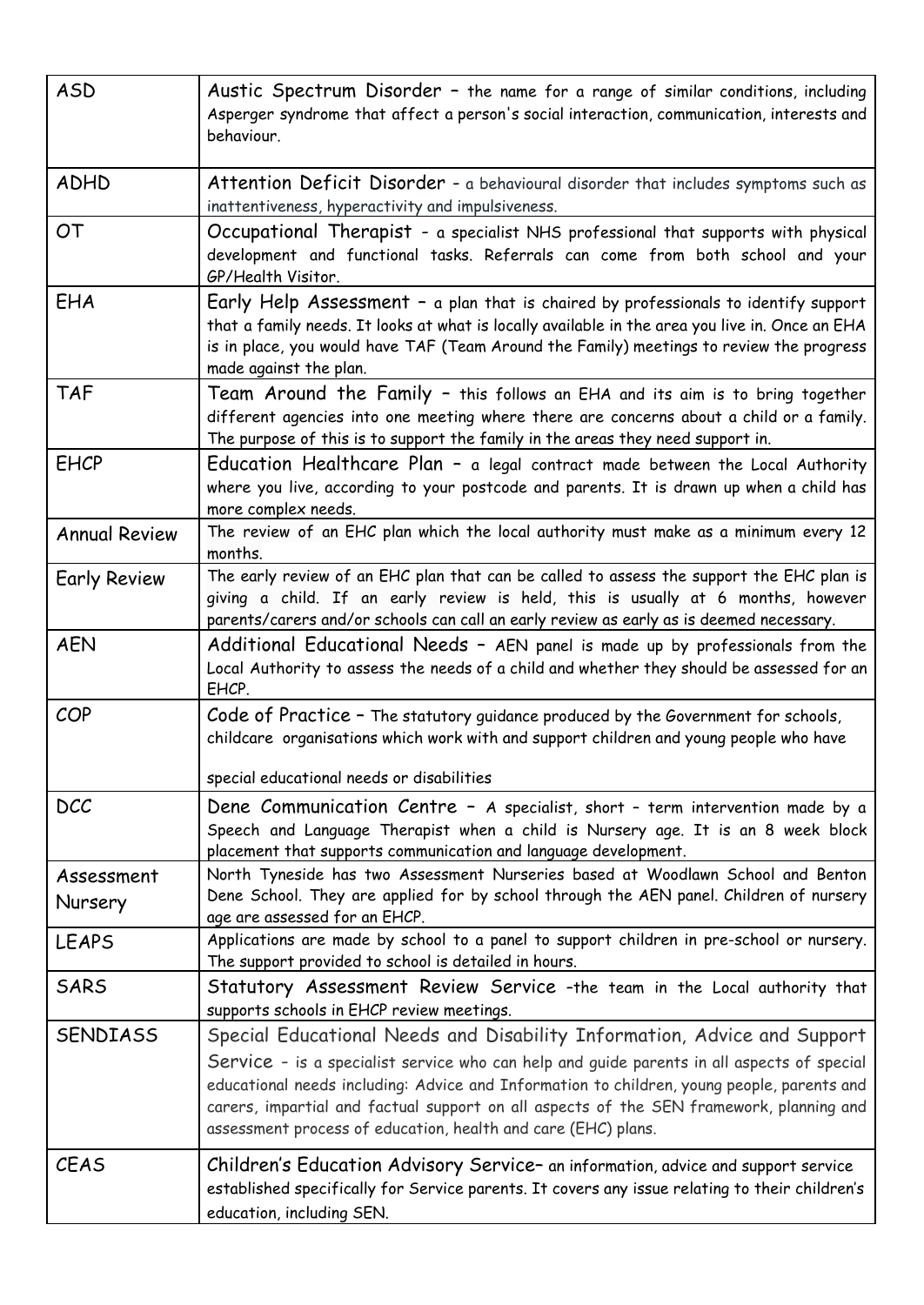| Local Offer | Local authorities in England are required to set out in their Local Offer information about<br>provision they expect to be available across education, health and social care for children<br>and young people in their area who have SEN or are disabled, including those who do not<br>have Education, Health and Care plans (EHCP). Local authorities must consult locally on |
|-------------|----------------------------------------------------------------------------------------------------------------------------------------------------------------------------------------------------------------------------------------------------------------------------------------------------------------------------------------------------------------------------------|
|             | what provision the Local Offer should contain.                                                                                                                                                                                                                                                                                                                                   |

SENDIASS in North Tyneside has a useful resource to support parents with the jargon often associated with SEND. It can be found by following this link:

<http://my.northtyneside.gov.uk/category/649/information-advice-and-support-sendiass>

# **What is SEND provision like at Greenfields Primary School?**

### **What do our parents say?**

*"Each child is treated like an individual. Every child is encouraged to do their best and they are given every bit of help and guidance to reach their potential. The children aren't just a number they're a valued pupil."*

*"So pleased my son's development this year, his confidence has grown significantly, especially in maths. His language and vocabulary have also improved and he really enjoys coming to school and trying his best whilst there. The teacher's praise and comments to him have been instrumental in his confidence and achievement."*

*"Our daughter has Autism, the teachers and TAs fully support our daughter to thrive in a mainstream setting- we couldn't be happier."*

*"My son has developed a huge amount in the short time he has been in the care of the Nursery; both academically and personally. The staff are perfect for him. Greenfields seems to have teachers where it is vocation and not just a job to them. You cannot ask more than that."*

#### **What does the LA say?**

*"Senior leaders have high aspirations for all pupils and have completed an exemplary in-depth overhaul of provision for pupils with special educational needs and/or disabilities. As a result, systems are now detailed and effective, including enlisting the support of outside agencies earlier. An ongoing programme of training ensures that quality first teaching and targeted intervention can happen for these pupils in a more timely manner because staff are more focused on individual needs. Parents report being very involved in the support that their children receive because the school now holds regular meetings to enable them to share concerns and aspirations. Pupils are now consulted individually on their views when their education plans are being written, this empowers them to recognize their own strengths and*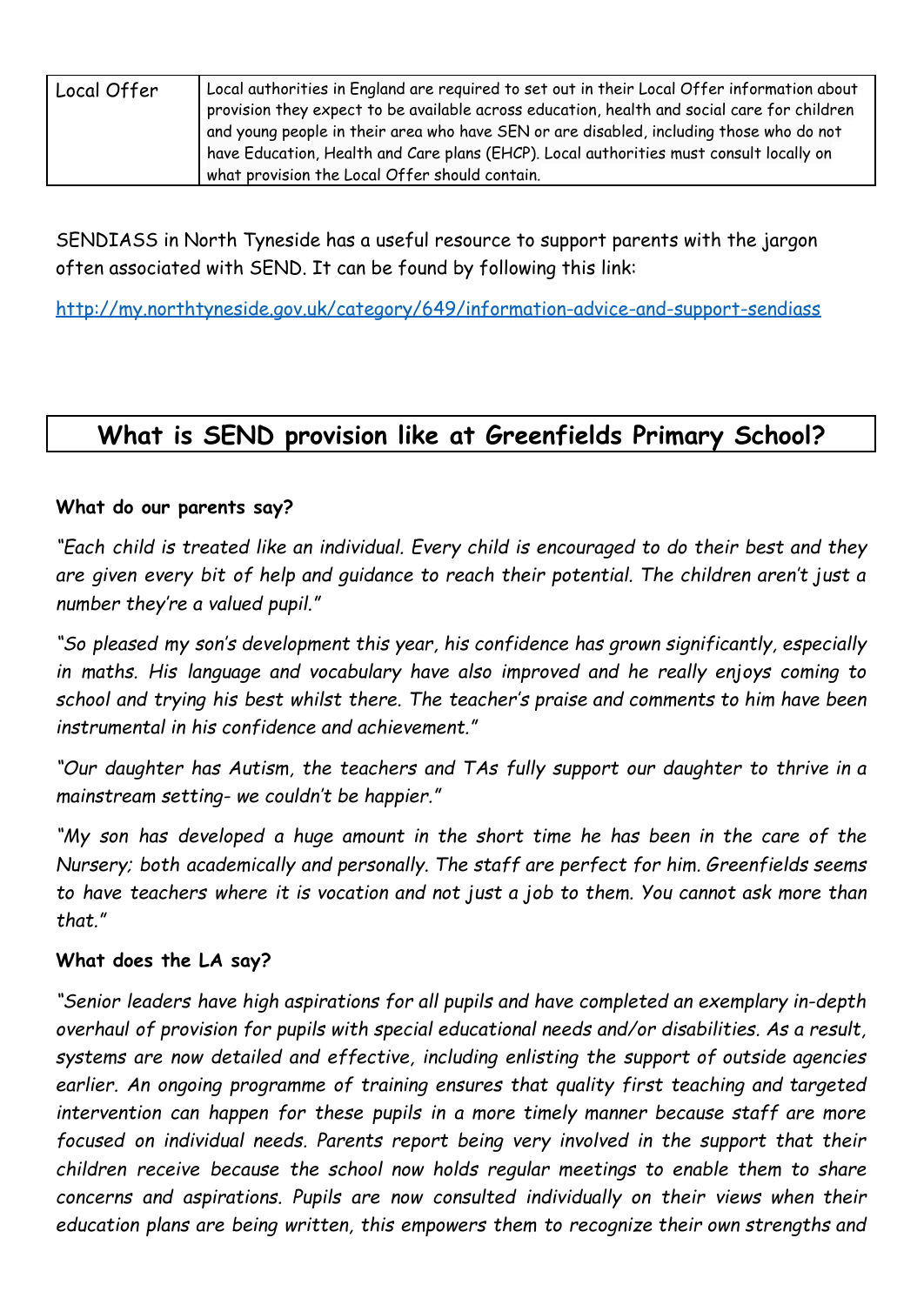*areas they would like to develop. The school is working towards the Dyslexia Quality Mark in recognition of improvements to its provision in this area."*

#### *Personal development, behaviour and welfare - OUTSTANDING*

#### **What does OFSTED say?**

*"Leaders have refined systems to diagnose and support pupils who have special educational needs and/or disabilities. They have developed staff expertise through focused training and development work."*

*(HMI June 2017)*

### **Our area 'Local Offers'**

#### **What is the Local Offer?**

The Local Authority where you live, according to your home postcode, has a responsibility to publish a 'Local Offer' setting out what support is available for 0-25 year olds with SEN or disabilities. At Greenfields, we have children who attend our school in North Tyneside, but who may live in another Local Authority. Please see the links to the relevant council 'Local Offers'.

### **North Tyneside Council Local Offer**

[http://my.northtyneside.gov.uk/category/492/local-offer-special-educational-needs-and-dis](http://my.northtyneside.gov.uk/category/492/local-offer-special-educational-needs-and-disability-send) [ability-send](http://my.northtyneside.gov.uk/category/492/local-offer-special-educational-needs-and-disability-send)

**Newcastle City Council Local Offer**

<https://www.newcastlesupportdirectory.org.uk/kb5/newcastle/fsd/home.page>

### **Northumberland County Council Local Offer**

<http://www.northumberland.gov.uk/SEND-Local-offer.aspx>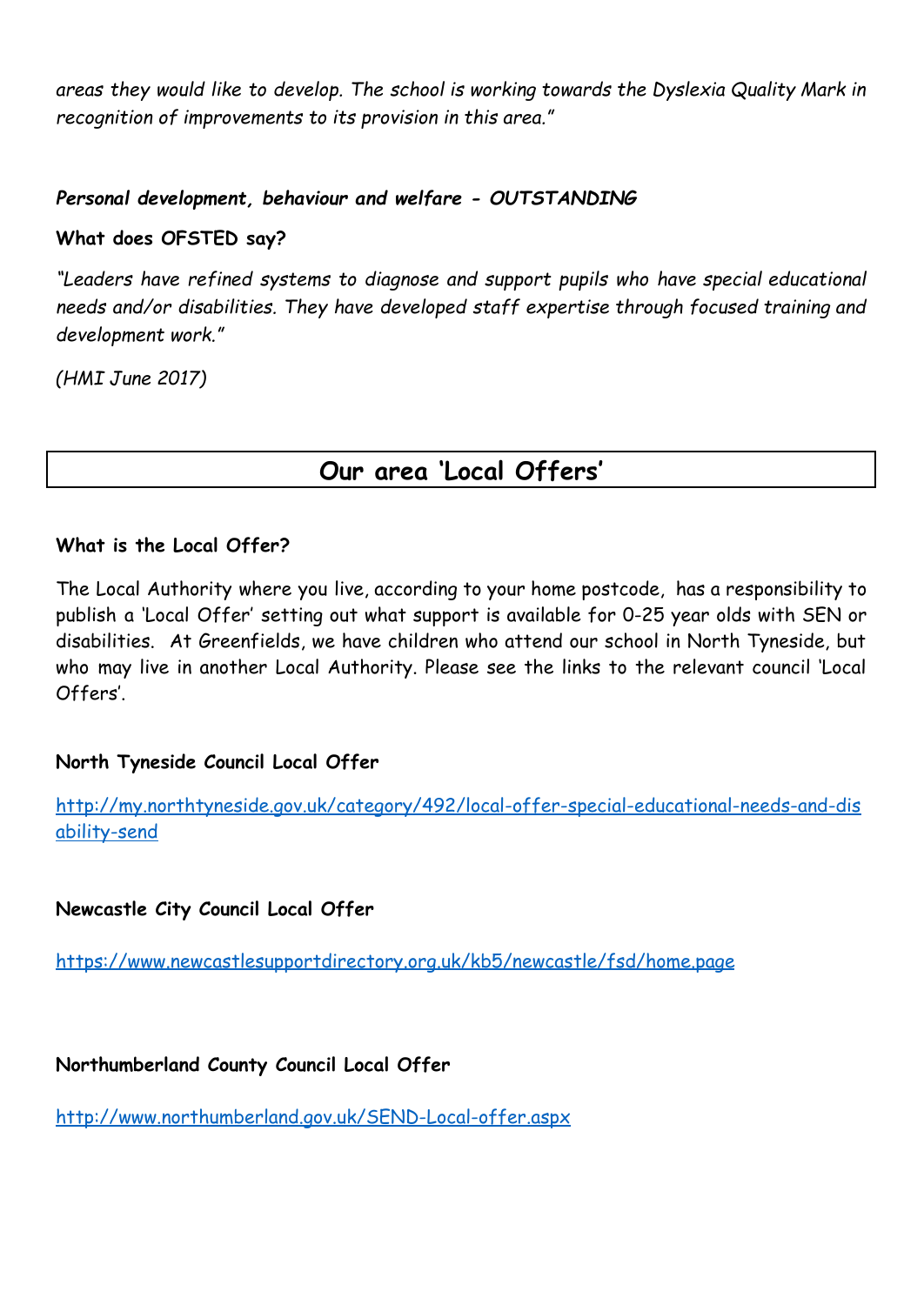# **What it means to be a child with SEND at Greenfields Primary School**

At Greenfields we aim for Inclusion, not Integration:

- Integration demands the child changes to fit the system; basically the child is required to 'fit in' with what already exists in the school.
- **EXECT** Inclusion is about developing our culture, policies and practices to include pupils. In simple terms, staff at Greenfields are expected to adapt their practice, teaching and learning styles and environment to accommodate the individual needs of all learners.



There are different ways that your child may be identified as having additional needs. At Greenfields we have what is called a 'graduated approach' to the assessment of special educational needs. Please see the flow chart to see how this works in school. We also use standardised tests that help us to identify a 'learning age' for reading, maths and grammar, punctuation and spelling. This gives us a direct comparison against a child's chronological age. When a child's 'learning age' is identified as being more than two years behind their chronological age.

Throughout your child's time at Greenfields there may be a range of adults supporting both your child but also you as parents. At Greenfields there are a range of staff that you may meet to discuss your child informally, or at more formal meetings or reviews.

If you have concerns about the progress your child is making relating to an additional need they may have or are concerned they may have, our SENDco is a good person to talk to in the first instance.

If you think that you would like this opportunity, please speak to the main office who will be able to make an appointment for you- it may be that our SENDco can see you straight away. If you would prefer, you can phone or email school at your convenience to discuss your concerns:

### 0191 643 2801

office[@g](mailto:greenfieldscommunity.primary@northtyneside.gov.uk)reenfieldsprimary.org.uk and mark the email for the attention of the SENDco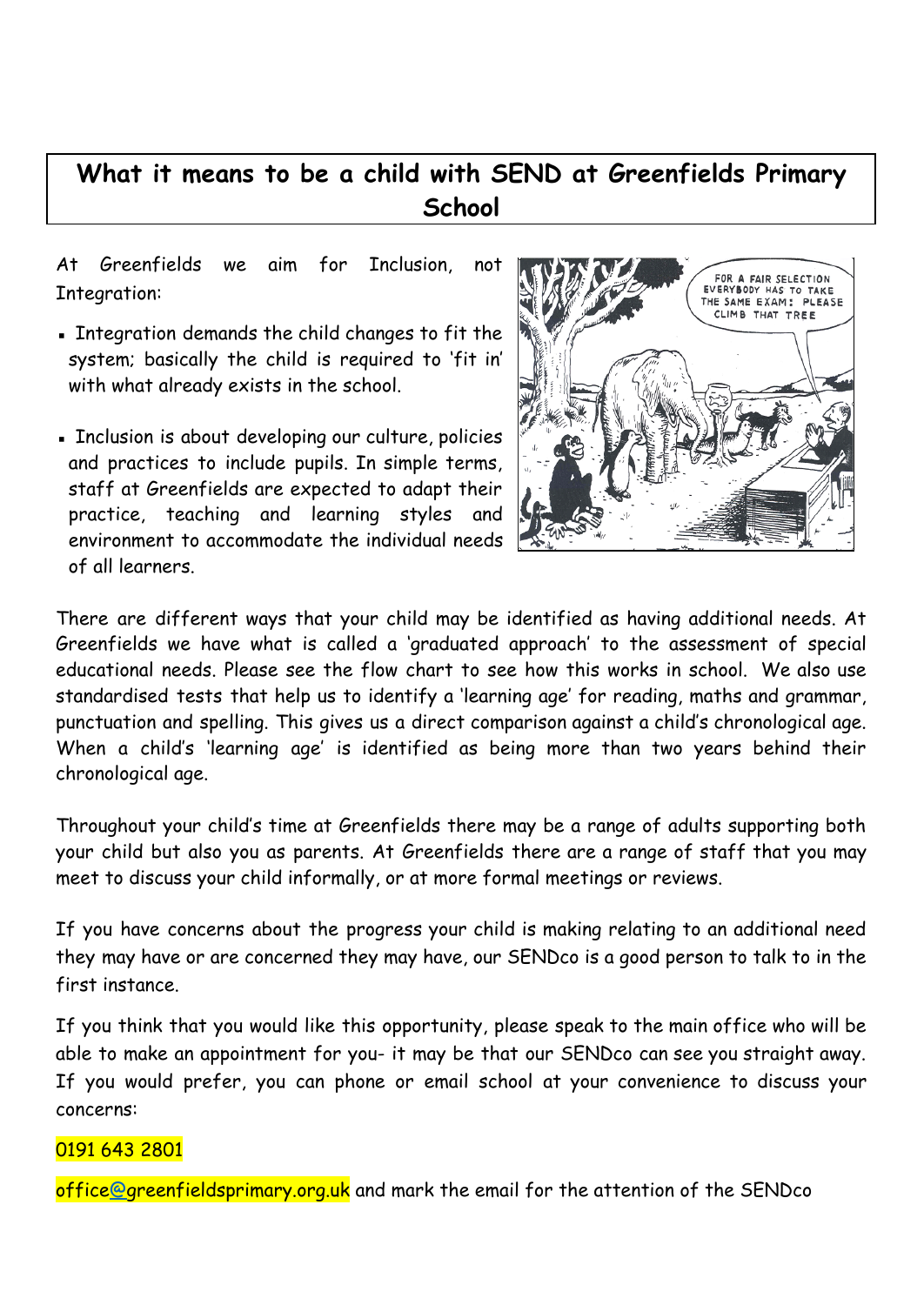## **Useful names to know**

Your child's class teacher will always be able to help you with concerns relating to your child's additional needs. Below are the names of additional members of staff you may speak to or meet with to discuss your child's individual needs:

- Gemma Robertson, Whole school SENDco & Deputy Headteacher
- Ele Dobson, Headteacher
- Karen Cockman, Assistant Headteacher
- Karen Adamson, SEND Link Governor
- **-** Ashley Wilson, Lower School Leader (Pre-school, Nursery, Reception)

### **About our staff**

At Greenfields, your child may be supported in class by a teaching assistant either 1:1, in a small group or as part of the whole class. All of the teaching assistants working with children with additional needs have at least a Level 2 qualification; three of them have a Level 3 qualification and three have HLTA (Higher Level Teaching Assistant) qualifications.

Depending upon the level of need, your child may be supported in different ways and by different staff.

Children who are identified as 'school support' may have additional support provided by the teaching assistant in the class, the class teacher in the class, or in a small group out of the class and different points throughout the day. This support is defined as up to 10 hours. They may also have reviews from specific professionals e.g. Educational Psychologists, Speech and Language Therapists and professionals from CAMHS who can support our staff in ensuring there are appropriate strategies in place to support your child in all parts of the school day.

Children who have EHC Plans (Education and Healthcare) are those children with more complex needs who require support in addition to the 10 hours school support. If your child has an EHCP, either when they join the school, or as identified by school staff, we ensure that this support is provided by no more than two members of staff.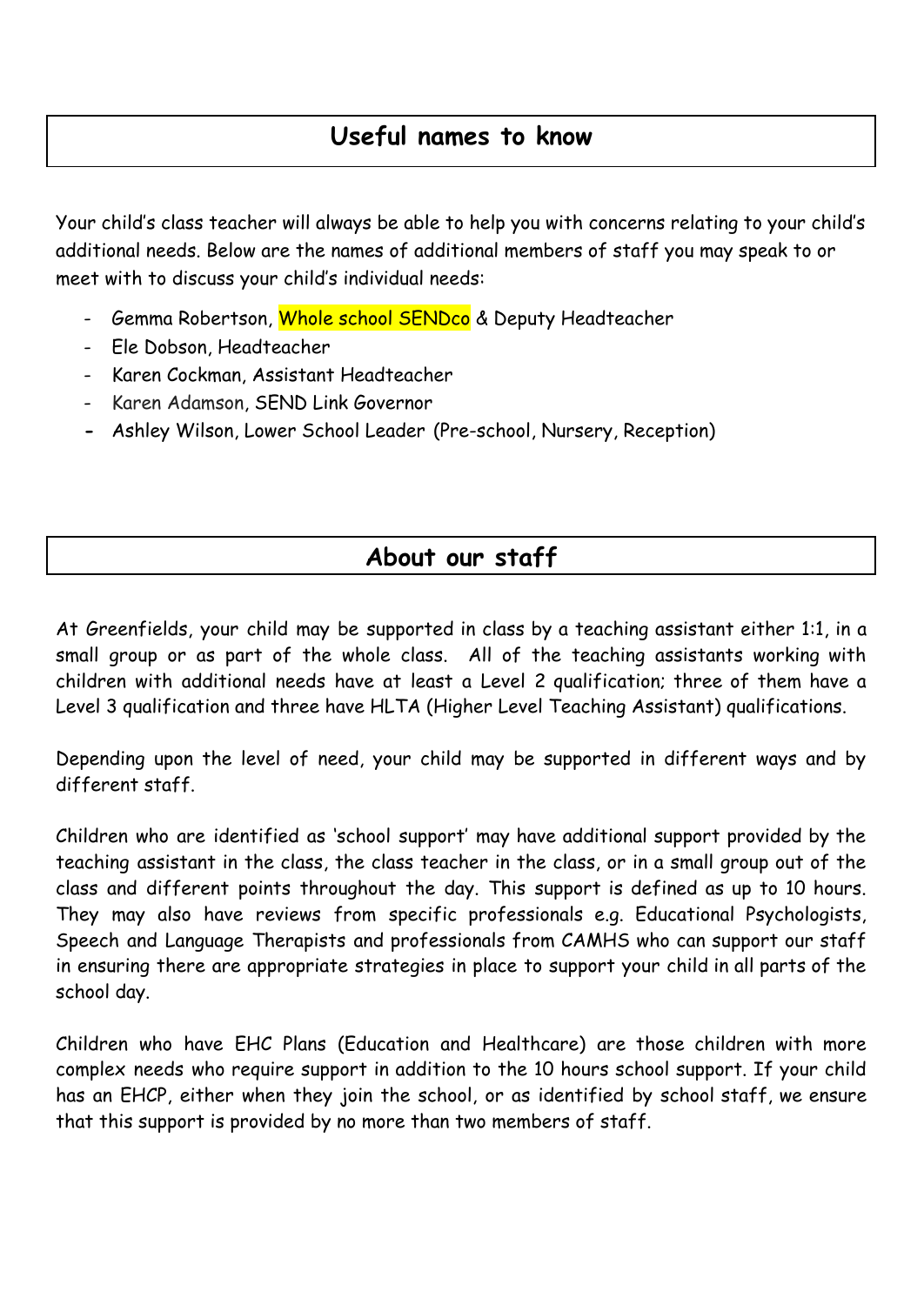# **Staff Training**

All staff have completed, and will continue to receive, ongoing training in relation to meeting student's needs within the classroom, including special educational needs and disabilities.

It is important to us that the staff supporting your child are up to date with relevant training specific to the needs of the children. All of our teaching assistants regularly attend training provided in school, or by the Local Authority/outside trainers as necessary. Where new skills are needed to meet a specific need, training is sought from the wide variety of agencies that school works with on a regular basis or from another appropriate source.

We have experience in supporting children with a wide range of needs including speech and language difficulties, social and communication difficulties, medical and health issues and a range of disabilities. The breadth of knowledge and experience of the staff allows for dedicated personalised support and ensures that pupils are well supported.

| Training                              | Provider                                  |
|---------------------------------------|-------------------------------------------|
| <b>ASD</b>                            | Language and Communication Team           |
| Communication friendly classrooms     | Language and Communication Team           |
| Lego therapy                          | Language and Communication Team           |
| Theraplay                             | <b>Educational Psychology Service</b>     |
| <b>High Quality Practice:</b>         | NASEN- Department of Education Accredited |
| Participation and Engagement          | SEND training                             |
| Identifying needs                     |                                           |
| Outcomes                              |                                           |
| <b>Meeting Needs</b>                  |                                           |
| Research                              |                                           |
| <b>IEP</b> writing                    | <b>Educational Psychology Service</b>     |
| Supporting children with ADHD         | <b>CAMHS</b>                              |
| Dyslexia friendly classroom           | North Tyneside - Dyslexia Team            |
| Strategies to support children with   | <b>Educational Psychology Service</b>     |
| their working memory                  |                                           |
| Makaton                               | The Makaton Charity                       |
| Level-2-understanding-children-and-yo | The Distance Learning Centre              |
| ung-peoples-mental-health/            |                                           |
| Elklan Speech and Language            | Language and Communication Team           |
| <b>RWI</b> training                   | Whole school INSET day                    |

This academic year we have staff trained in the following areas: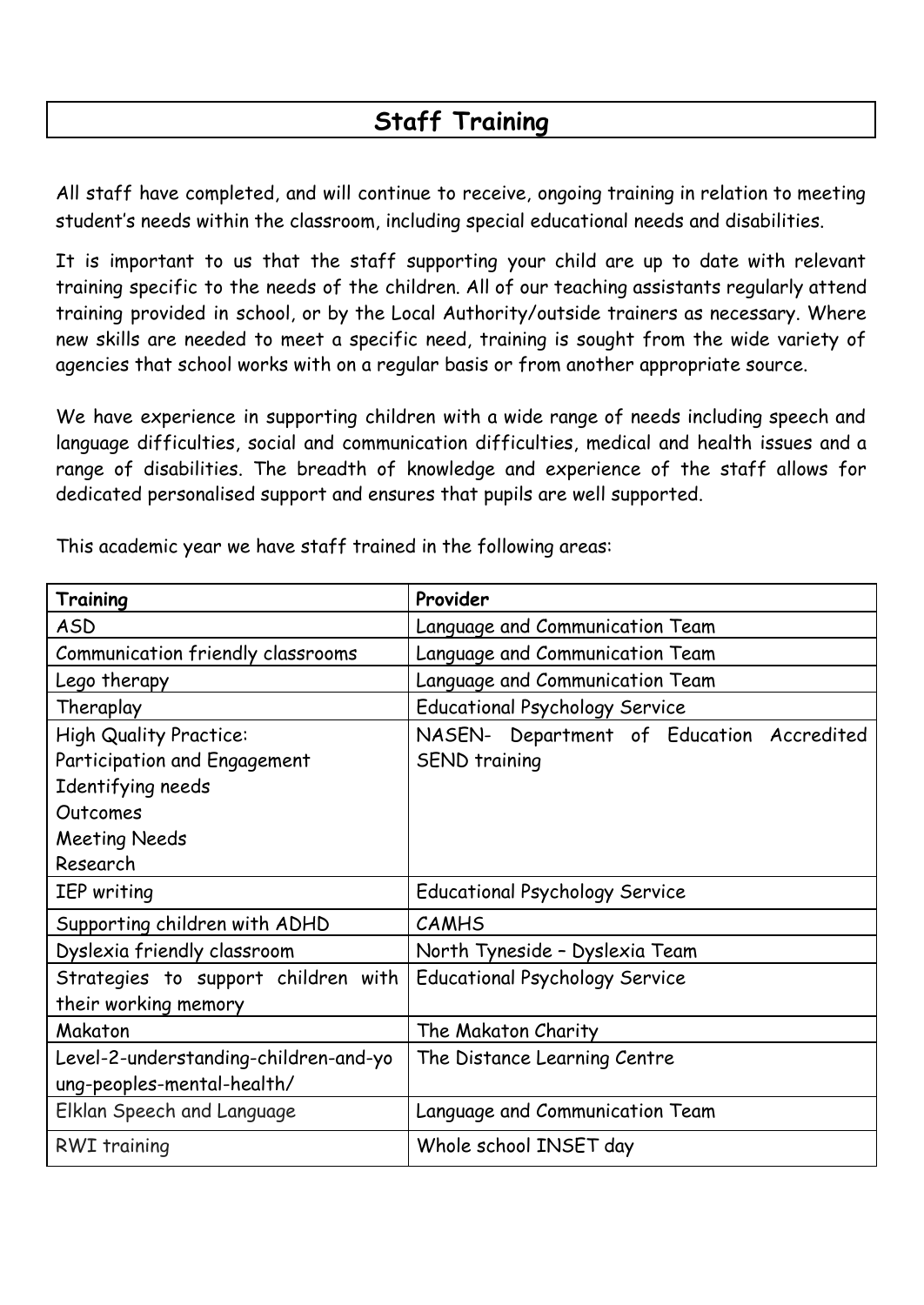### **Progress Tracking**

The progress made by the children on our SEND register is continually monitored by their class teacher. The Headteacher, Deputy Headteacher and SENDco look closely at the data collected half termly.

The progress your child makes is discussed in regular meetings, tracked by class teachers and is reviewed formally every half term. When a child has been assessed and is not making progress, we will initially put a child on a provision map to assess and review their progress and the support they are receiving. If progress is limited, we can then refer children to a number of different services for more specialist assessment and advice. Referrals can be made to the Dyslexia Service, Language and Communication Team, Educational Psychology Service or health services such as Speech and Language Therapy, Occupational Therapist.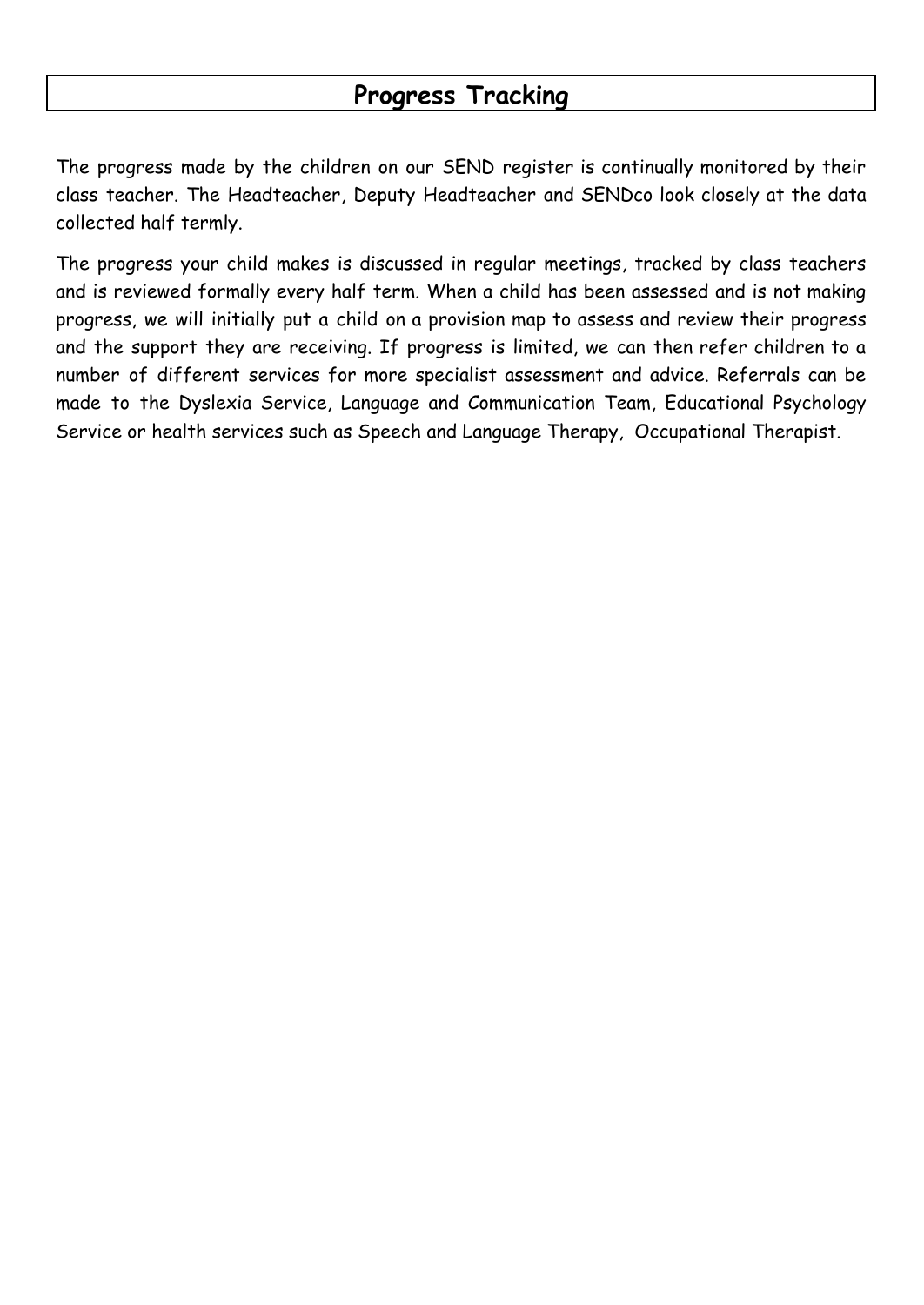If a child is moving to another school we will contact the SENCo at the new school and ensure they know about any special arrangements or support that need to be made for your child. We make sure that all records about children are passed on as soon as possible.

Where a child is requiring a more specialised a personalised setting for their learning, movement to a local special school is possible through the statutory assessment route or annual review process. The SENCO and Learning Coordinator will work with parents, outside agencies, the Local Authorities and the Special School to ensure that the correct setting is found and that the transition is smooth.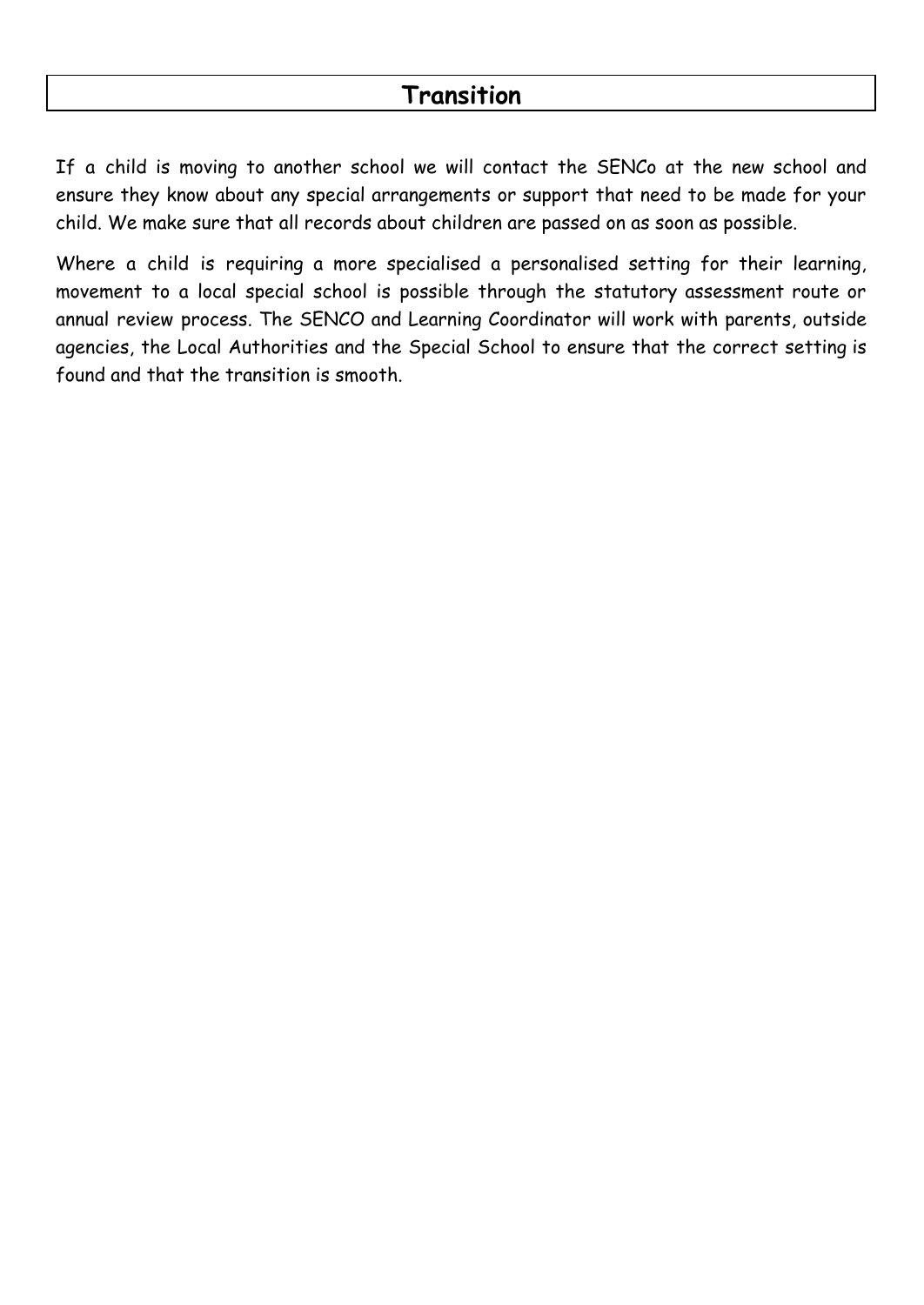# **School entitlement offer to pupils with special educational needs or disabilities**

| Support Available Within School                                                                                                                                                                                                                                                                                                                                                                                                                                                                                                                                                                                                                                                                                                                                                                                                                                                                                                                                                                        |
|--------------------------------------------------------------------------------------------------------------------------------------------------------------------------------------------------------------------------------------------------------------------------------------------------------------------------------------------------------------------------------------------------------------------------------------------------------------------------------------------------------------------------------------------------------------------------------------------------------------------------------------------------------------------------------------------------------------------------------------------------------------------------------------------------------------------------------------------------------------------------------------------------------------------------------------------------------------------------------------------------------|
| Visual timetables<br>$\bullet$<br>Areas of low distraction<br>$\bullet$<br>Support / supervision at unstructured times of the day<br>$\bullet$<br>Social skills programmes / support including strategies to<br>$\bullet$<br>enhance self-esteem<br>Small group work to improve skills<br>$\bullet$<br>ICT used to support learning where appropriate<br>$\bullet$<br>Strategies / programmes to support speech and language<br>$\bullet$<br>development<br>Strategies to reduce anxiety / promote emotional<br>$\bullet$<br>wellbeing<br>Where appropriate, specialist support and advice from<br>$\bullet$<br>other partners to meet the needs of pupils<br>Work with pupils, parents/carers and staff to develop and<br>$\bullet$<br>review plans based on the need of the pupil<br>Teaching resources routinely evaluated to ensure they are<br>$\bullet$<br>accessible to all pupils<br>Differentiated curriculum and resources<br>$\bullet$                                                      |
| Communication friendly classrooms supported with<br>$\bullet$<br>communication in print symbols.                                                                                                                                                                                                                                                                                                                                                                                                                                                                                                                                                                                                                                                                                                                                                                                                                                                                                                       |
| Resources for parents to support routine at home.<br>$\bullet$<br>Strategies to promote/develop literacy and numeracy<br>$\bullet$<br>Provision to support access to the curriculum and to<br>$\bullet$<br>develop independent learning<br>Small group or one to one targeted intervention<br>programmes delivered to pupils to improve skills in a<br>variety of areas, i.e. reading skills groups etc<br>ICT used to reduce barriers to learning where possible<br>$\bullet$<br>Support and advice sought from outside agencies to ensure<br>$\bullet$<br>any barriers to success are fully identified and responded<br>to.<br>Access to teaching and learning for pupils with special<br>educational needs monitored through the schools<br>self-evaluation process<br>Teaching resources routinely evaluated to ensure they are<br>$\bullet$<br>accessible to all pupils<br>Work with pupils, parents, carers and staff to develop and<br>$\bullet$<br>review plans based on the need of the pupil |
|                                                                                                                                                                                                                                                                                                                                                                                                                                                                                                                                                                                                                                                                                                                                                                                                                                                                                                                                                                                                        |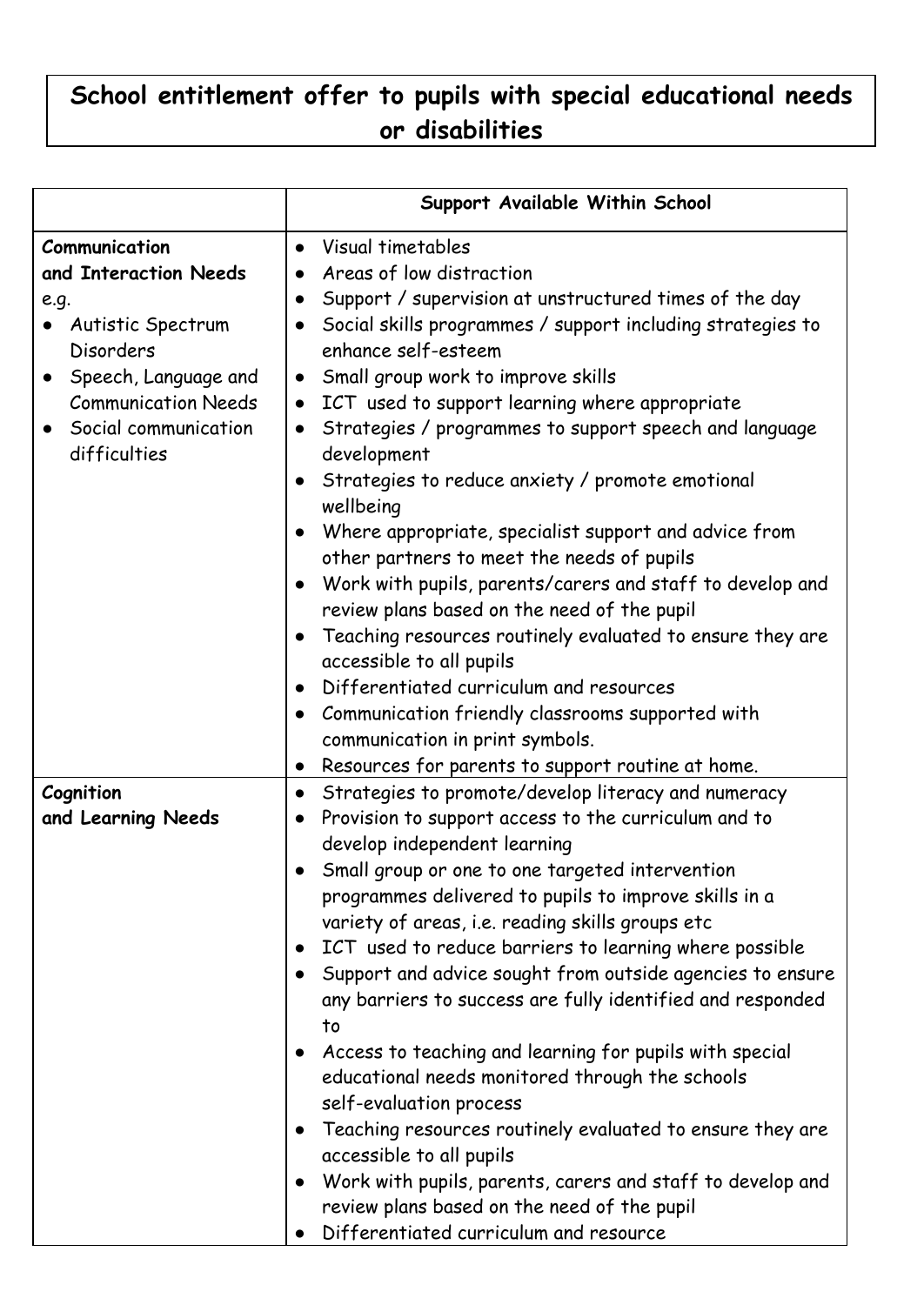| Social, Mental<br>and Emotional Health<br>e.g.<br>Behavioural needs<br>Social need<br>Mental health needs<br><b>Emotional Health and</b><br>Wellbeing | Behaviour management systems to encourage pupils to<br>$\bullet$<br>make positive decisions about behavioural choices<br>Behaviour policy identifies where reasonable changes can<br>$\bullet$<br>be made to minimise the need for exclusions<br>Risk assessments used and action is taken to increase the<br>$\bullet$<br>safety and inclusion of all pupils in all activities<br>Effective pastoral care for all pupils<br>$\bullet$<br>Support and advice sought from outside agencies to<br>$\bullet$<br>support pupils, where appropriate<br>Small group programmes used to improve social skills and<br>$\bullet$<br>help pupils deal more effectively with stressful situations<br>Outdoor learning used to offer a different approach to the<br>$\bullet$<br>curriculum<br>Support in nurture space at lunch times to support pupils<br>$\bullet$<br>Information and support is available within school for<br>$\bullet$<br>behavioural, emotional and social needs |
|-------------------------------------------------------------------------------------------------------------------------------------------------------|-----------------------------------------------------------------------------------------------------------------------------------------------------------------------------------------------------------------------------------------------------------------------------------------------------------------------------------------------------------------------------------------------------------------------------------------------------------------------------------------------------------------------------------------------------------------------------------------------------------------------------------------------------------------------------------------------------------------------------------------------------------------------------------------------------------------------------------------------------------------------------------------------------------------------------------------------------------------------------|
| Sensory                                                                                                                                               | Support and advice sought from outside agencies to<br>$\bullet$                                                                                                                                                                                                                                                                                                                                                                                                                                                                                                                                                                                                                                                                                                                                                                                                                                                                                                             |
| and Physical Needs:                                                                                                                                   | support pupils, where appropriate                                                                                                                                                                                                                                                                                                                                                                                                                                                                                                                                                                                                                                                                                                                                                                                                                                                                                                                                           |
| e.g.                                                                                                                                                  | ICT used to increase access to the curriculum<br>$\bullet$                                                                                                                                                                                                                                                                                                                                                                                                                                                                                                                                                                                                                                                                                                                                                                                                                                                                                                                  |
| Hearing/Visual                                                                                                                                        | Support to access the curriculum and to develop<br>$\bullet$                                                                                                                                                                                                                                                                                                                                                                                                                                                                                                                                                                                                                                                                                                                                                                                                                                                                                                                |
| Impairment                                                                                                                                            | independent learning                                                                                                                                                                                                                                                                                                                                                                                                                                                                                                                                                                                                                                                                                                                                                                                                                                                                                                                                                        |
| Multi-sensory                                                                                                                                         | Advice and guidance sought and acted upon to meet the<br>$\bullet$                                                                                                                                                                                                                                                                                                                                                                                                                                                                                                                                                                                                                                                                                                                                                                                                                                                                                                          |
| impairment                                                                                                                                            | needs of pupils who have significant medical needs, e.g.                                                                                                                                                                                                                                                                                                                                                                                                                                                                                                                                                                                                                                                                                                                                                                                                                                                                                                                    |
| Physical and Medical                                                                                                                                  | support for diabetic pupils, pupils with epilepsy, pupils with                                                                                                                                                                                                                                                                                                                                                                                                                                                                                                                                                                                                                                                                                                                                                                                                                                                                                                              |
| <b>Needs</b>                                                                                                                                          | a tracheotomy tube in place or needing to be tube fed                                                                                                                                                                                                                                                                                                                                                                                                                                                                                                                                                                                                                                                                                                                                                                                                                                                                                                                       |
|                                                                                                                                                       | Access to medical interventions                                                                                                                                                                                                                                                                                                                                                                                                                                                                                                                                                                                                                                                                                                                                                                                                                                                                                                                                             |
|                                                                                                                                                       | Access to programmes to support Occupational Therapy /                                                                                                                                                                                                                                                                                                                                                                                                                                                                                                                                                                                                                                                                                                                                                                                                                                                                                                                      |
|                                                                                                                                                       | Physiotherapy                                                                                                                                                                                                                                                                                                                                                                                                                                                                                                                                                                                                                                                                                                                                                                                                                                                                                                                                                               |
|                                                                                                                                                       | Support with personal care if and when needed<br>$\bullet$                                                                                                                                                                                                                                                                                                                                                                                                                                                                                                                                                                                                                                                                                                                                                                                                                                                                                                                  |
|                                                                                                                                                       | Staff understand and apply the medicine administration                                                                                                                                                                                                                                                                                                                                                                                                                                                                                                                                                                                                                                                                                                                                                                                                                                                                                                                      |
|                                                                                                                                                       | policy                                                                                                                                                                                                                                                                                                                                                                                                                                                                                                                                                                                                                                                                                                                                                                                                                                                                                                                                                                      |
|                                                                                                                                                       | Staff complete any necessary training in order to offer                                                                                                                                                                                                                                                                                                                                                                                                                                                                                                                                                                                                                                                                                                                                                                                                                                                                                                                     |
|                                                                                                                                                       | advice and guidance to staff about the needs of pupils                                                                                                                                                                                                                                                                                                                                                                                                                                                                                                                                                                                                                                                                                                                                                                                                                                                                                                                      |
|                                                                                                                                                       | The school has access via a ramp to allow wheelchair access                                                                                                                                                                                                                                                                                                                                                                                                                                                                                                                                                                                                                                                                                                                                                                                                                                                                                                                 |
|                                                                                                                                                       | The school has disabled toilets / facilities                                                                                                                                                                                                                                                                                                                                                                                                                                                                                                                                                                                                                                                                                                                                                                                                                                                                                                                                |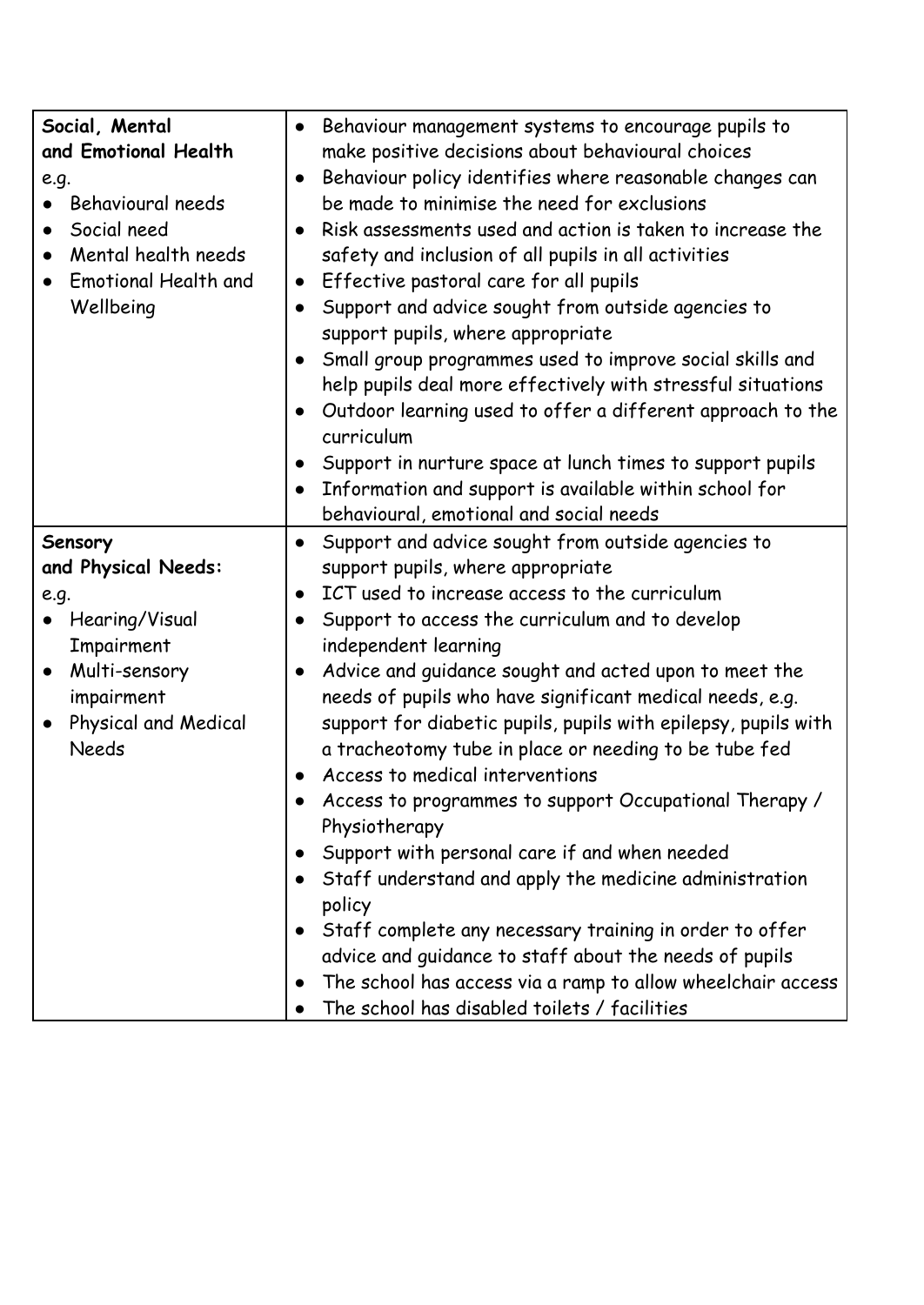Support is offered to families and they are also signposted to services/organisations which may offer support/advice where appropriate, via the Local Offer (such as Parent Partnership).

The school works in partnership with families to help them support their children's learning outside of school.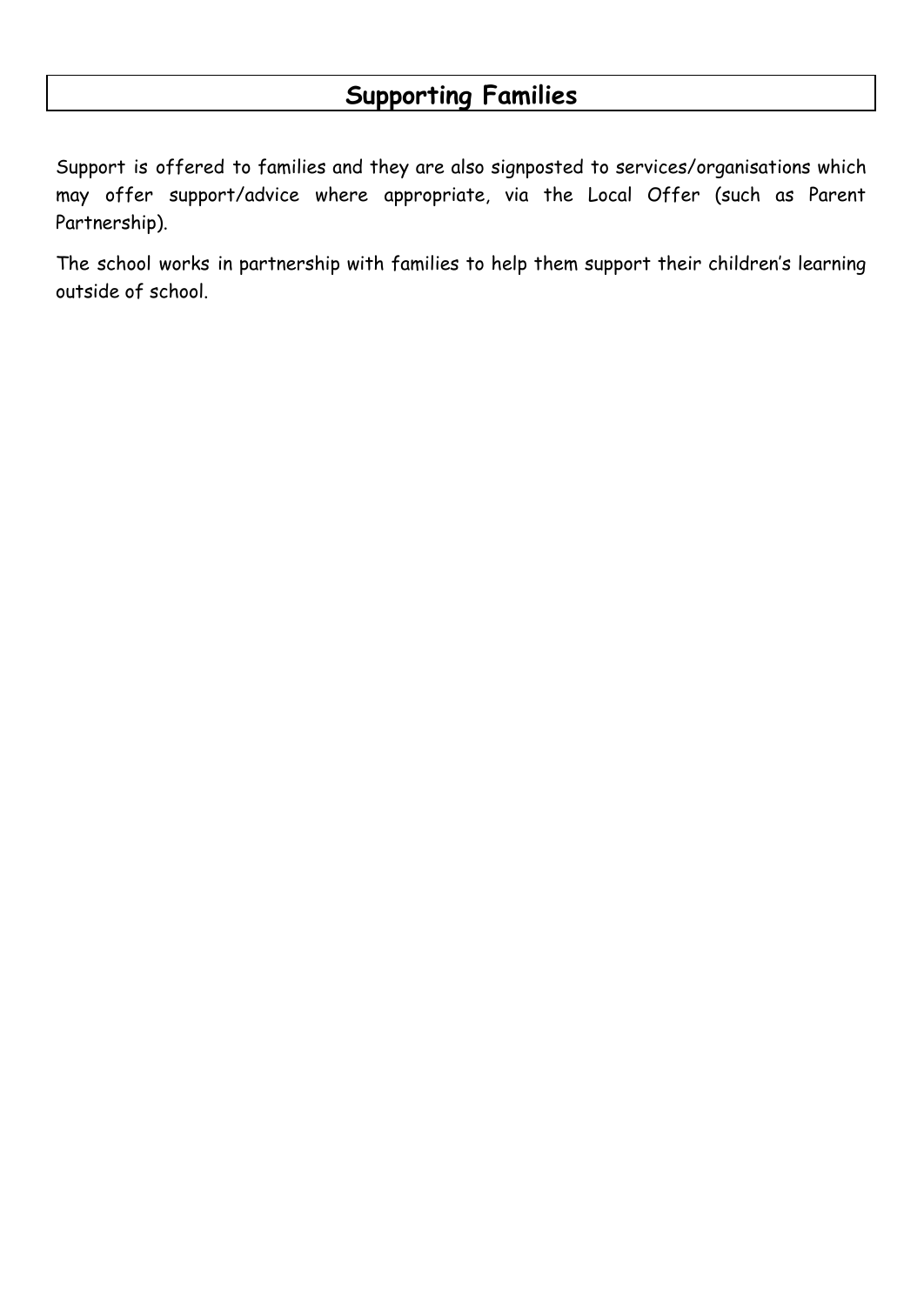# **Further Information**

Please see our website for the following information:

- Behaviour and Rewards Policy
- Policies (SEND, More Able, LAC and EAL).
- Anti-bullying policy
- Intimate Care Policy

Although school complaints procedures are in place and can be accessed through our website we would always hope to resolve any issues or concerns informally by working in partnership with parents.

The Governing body is responsible for ensuring that a complaint has been dealt with through our complaints policy which can be found on our website.